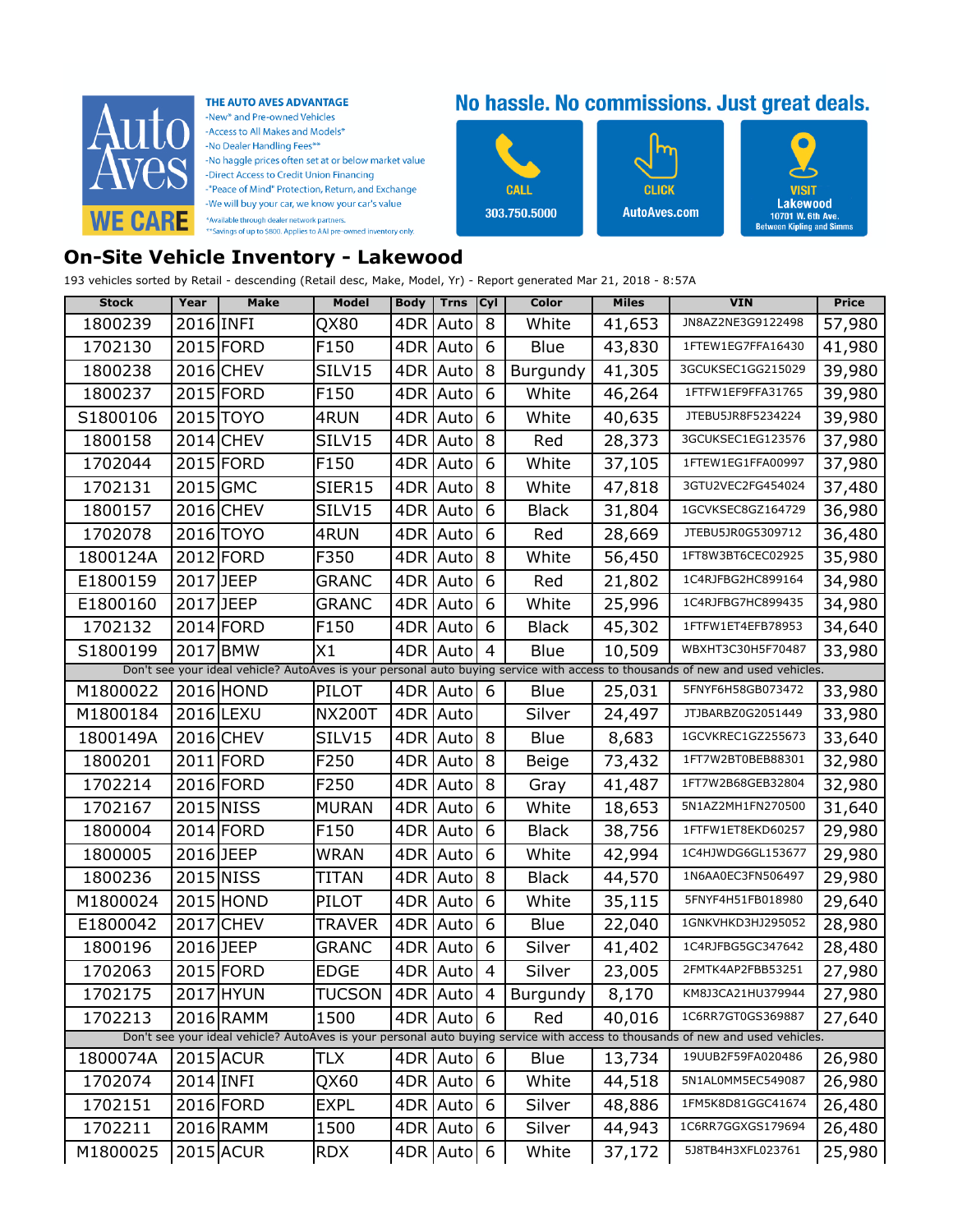| 1800154  |           | 2012 FORD | F150          | 4DR | Auto       | 6              | White        | 98,116 | 1FTFW1ET5CFC78587                                                                                                              | 25,980 |
|----------|-----------|-----------|---------------|-----|------------|----------------|--------------|--------|--------------------------------------------------------------------------------------------------------------------------------|--------|
| M1800175 |           | 2016 TOYO | RAV4          | 4DR | Auto       | 4              | <b>Black</b> | 38,658 | 2T3DFREV2GW426772                                                                                                              | 25,980 |
| M1800178 |           | 2015 TOYO | VENZ          | 4DR | Auto       | 4              | Gray         | 33,992 | 4T3BK3BB1FU115424                                                                                                              | 25,980 |
| E1800067 |           | 2017 CHRY | <b>PACIF</b>  | 4DR | Auto       | 6              | White        | 36,373 | 2C4RC1BG9HR591297                                                                                                              | 24,980 |
| 1800086  |           | 2017 FORD | ESCA          | 4DR | Auto       | 4              | Silver       | 38,622 | 1FMCU9J92HUA63216                                                                                                              | 24,980 |
| 1800156  |           | 2015 HOND | <b>CRV</b>    | 4DR | Auto       | 4              | White        | 53,640 | 5J6RM4H90FL037864                                                                                                              | 24,980 |
| M1800170 | 2017 KIA  |           | <b>SORENT</b> | 4DR | Auto       | 6              | Blue         | 12,582 | 5XYPGDA54HG334078                                                                                                              | 24,980 |
| M1800179 |           | 2017 TOYO | RAV4          | 4DR | Auto       | 4              | Silver       | 25,448 | 2T3RFREV8HW612257                                                                                                              | 24,980 |
| E1800039 |           | 2017 CHEV | IMPA          | 4DR | Auto       | 6              | <b>Black</b> | 30,093 | 2G1145S38H9172784                                                                                                              | 24,640 |
| 1701737A |           | 2015 FORD | <b>EDGE</b>   | 4DR | Auto       | $\overline{4}$ | Gray         | 51,574 | 2FMTK4K91FBB23304                                                                                                              | 23,980 |
|          |           |           |               |     |            |                |              |        | Don't see your ideal vehicle? AutoAves is your personal auto buying service with access to thousands of new and used vehicles. |        |
| 1702033A |           | 2013 FORD | F150          |     | 4DR Auto   | 8              | Silver       | 43,757 | 1FTFX1EF0DFA61070                                                                                                              | 23,980 |
| 1800087  | 2017 GMC  |           | TERR          | 4DR | Auto       | 6              | Red          | 43,173 | 2GKFLUEK8H6108912                                                                                                              | 23,980 |
| M1800029 |           | 2016 MAZD | CX5           | 4DR | Auto       | 4              | Blue         | 45,333 | JM3KE4DY5G0640255                                                                                                              | 23,980 |
| 1800077  |           | 2015 TOYO | RAV4          | 4DR | Auto       | 4              | Silver       | 38,234 | 2T3DFREV8FW303184                                                                                                              | 23,640 |
| M1800021 |           | 2015 HOND | <b>CRV</b>    | 4DR | Auto       | 4              | Gray         | 46,114 | 2HKRM4H78FH604069                                                                                                              | 22,980 |
| E1800137 | 2017 JEEP |           | <b>CMPSS</b>  | 4DR | Auto       | 4              | <b>Black</b> | 16,776 | 3C4NJDBB4HT680332                                                                                                              | 22,980 |
| E1800138 | 2017 JEEP |           | CMPSS         | 4DR | Auto       | 4              | White        | 18,602 | 3C4NJDBB9HT674834                                                                                                              | 22,980 |
| M1800223 |           | 2016 NISS | <b>PATH</b>   | 4DR | Auto       | 6              | Silver       | 33,731 | 5N1AR2MM2GC606133                                                                                                              | 22,980 |
| E1800214 |           | 2017 RAMM | <b>PROM</b>   | 4DR | Auto       | 6              | White        | 11,334 | 3C6TRVAG5HE516814                                                                                                              | 22,980 |
| 1702176  | 2017 GMC  |           | TERR          | 4DR | Auto       | 4              | <b>Black</b> | 30,919 | 2GKFLSEK6H6119749                                                                                                              | 21,980 |
| M1800002 |           | 2016 NISS | <b>ROGUE</b>  | 4DR | Auto       | 4              | White        | 48,413 | 5N1AT2MV7GC781780                                                                                                              | 21,980 |
| M1800174 |           | 2015 TOYO | CAMRY         | 4DR | Auto       | 4              | White        | 29,280 | 4T1BD1FK6FU144130                                                                                                              | 21,980 |
| 1702026  |           | 2016 CHEV | <b>EXPR</b>   | 4DR | Auto       | 8              | White        | 25,217 | 1GAZGPFG8G1298097                                                                                                              | 21,640 |
| 1702182  |           | 2017 DODG | CARAG         | 4DR | Auto       | 6              | Blue         | 30,000 | 2C4RDGEG3HR674140                                                                                                              | 21,480 |
| E1800033 |           | 2017 BUIC | <b>REGA</b>   | 4DR | Auto       | 4              | Silver       | 30,836 | 2G4GR5GX3H9106797                                                                                                              | 20,980 |
|          |           |           |               |     |            |                |              |        | Don't see your ideal vehicle? AutoAves is your personal auto buying service with access to thousands of new and used vehicles. |        |
| M1800020 |           | 2015 HOND | <b>CRV</b>    | 4DR | Auto       | 4              | Blue         | 45,937 | 2HKRM4H57FH607995                                                                                                              | 20,980 |
| 1702032  |           | 2017 HYUN | <b>SANTFE</b> | 4DR | Auto       | 6              | White        | 38,079 | KM8SMDHF1HU213195                                                                                                              | 20,980 |
| 1702031  |           | 2017 HYUN | <b>SANTFE</b> | 4DR | Auto       | 6              | Brown        | 36,875 | KM8SMDHF4HU201395                                                                                                              | 20,980 |
| 1702030  |           | 2017 HYUN | SANTFE        |     | 4DR Auto 6 |                | Silver       | 34,333 | KM8SMDHF7HU212987                                                                                                              | 20,980 |
| S1800054 | 2012 JEEP |           | WRAN          |     | 2DR Auto   | 6              | <b>Black</b> | 55,721 | 1C4GJWAG3CL253116                                                                                                              | 20,980 |
| M1800222 | 2017 KIA  |           | <b>SORENT</b> | 4DR | Auto       | 6              | White        | 44,012 | 5XYPGDA53HG192225                                                                                                              | 20,980 |
| 1800140A |           | 2014 NISS | <b>FRON</b>   | 4DR | Auto       | 6              | Blue         | 24,593 | 1N6AD0EV4EN708353                                                                                                              | 20,980 |
| M1800001 |           | 2015 NISS | <b>ROGUE</b>  | 4DR | Auto       | 4              | White        | 54,421 | 5N1AT2MV1FC775262                                                                                                              | 20,980 |
| M1800221 |           | 2016 SUBA | CROSST        | 4DR | Auto       | 4              | Beige        | 43,488 | JF2GPABC2G8294585                                                                                                              | 20,980 |
| S1800192 |           | 2014 SUBA | <b>FOREST</b> | 4DR | Auto       | $\overline{4}$ | Gray         | 54,138 | JF2SJAMC6EH514848                                                                                                              | 20,980 |
| A1800204 |           | 2016 DODG | <b>JOURN</b>  | 4DR | Auto       | 6              | Gray         | 40,182 | 3C4PDDGGXGT220756                                                                                                              | 19,980 |
| E1800211 |           | 2017 DODG | <b>JOURN</b>  | 4DR | Auto       | 6              | White        | 26,307 | 3C4PDDBG7HT618449                                                                                                              | 19,980 |
| E1800210 |           | 2017 DODG | <b>JOURN</b>  | 4DR | Auto       | 6              | Blue         | 24,570 | 3C4PDDBG8HT618587                                                                                                              | 19,980 |
| E1800044 |           | 2017 FORD | <b>FUSN</b>   | 4DR | Auto       | $\overline{4}$ | Silver       | 31,420 | 3FA6P0RUXHR223952                                                                                                              | 19,980 |
| M1800027 |           | 2014 HOND | <b>ACCO</b>   | 4DR | Auto       | 6              | Red          | 29,072 | 1HGCR3F85EA043768                                                                                                              | 19,980 |
|          |           |           |               |     |            |                |              |        | Don't see your ideal vehicle? AutoAves is your personal auto buying service with access to thousands of new and used vehicles. |        |
| E1800143 |           | 2017 NISS | <b>ROGUE</b>  |     | 4DR Auto   | $\overline{4}$ | Silver       | 25,095 | KNMAT2MV8HP530149                                                                                                              | 19,980 |
| E1800144 |           | 2017 NISS | <b>ROGUE</b>  |     | 4DR Auto   | 4              | <b>Black</b> | 25,573 | KNMAT2MV9HP527079                                                                                                              | 19,980 |
| E1800145 |           | 2017 NISS | <b>ROGUE</b>  |     | 4DR Auto   | 4              | White        | 25,110 | KNMAT2MV5HP506813                                                                                                              | 19,980 |
| M1800177 |           | 2015 TOYO | RAV4          |     | 4DR Auto   | 4              | Silver       | 26,950 | 2T3BFREV5FW260950                                                                                                              | 19,980 |
| 1702135  |           | 2017 FORD | <b>ESCA</b>   |     | 4DR Auto   | 4              | Silver       | 34,754 | 1FMCU9G9XHUA69515                                                                                                              | 19,480 |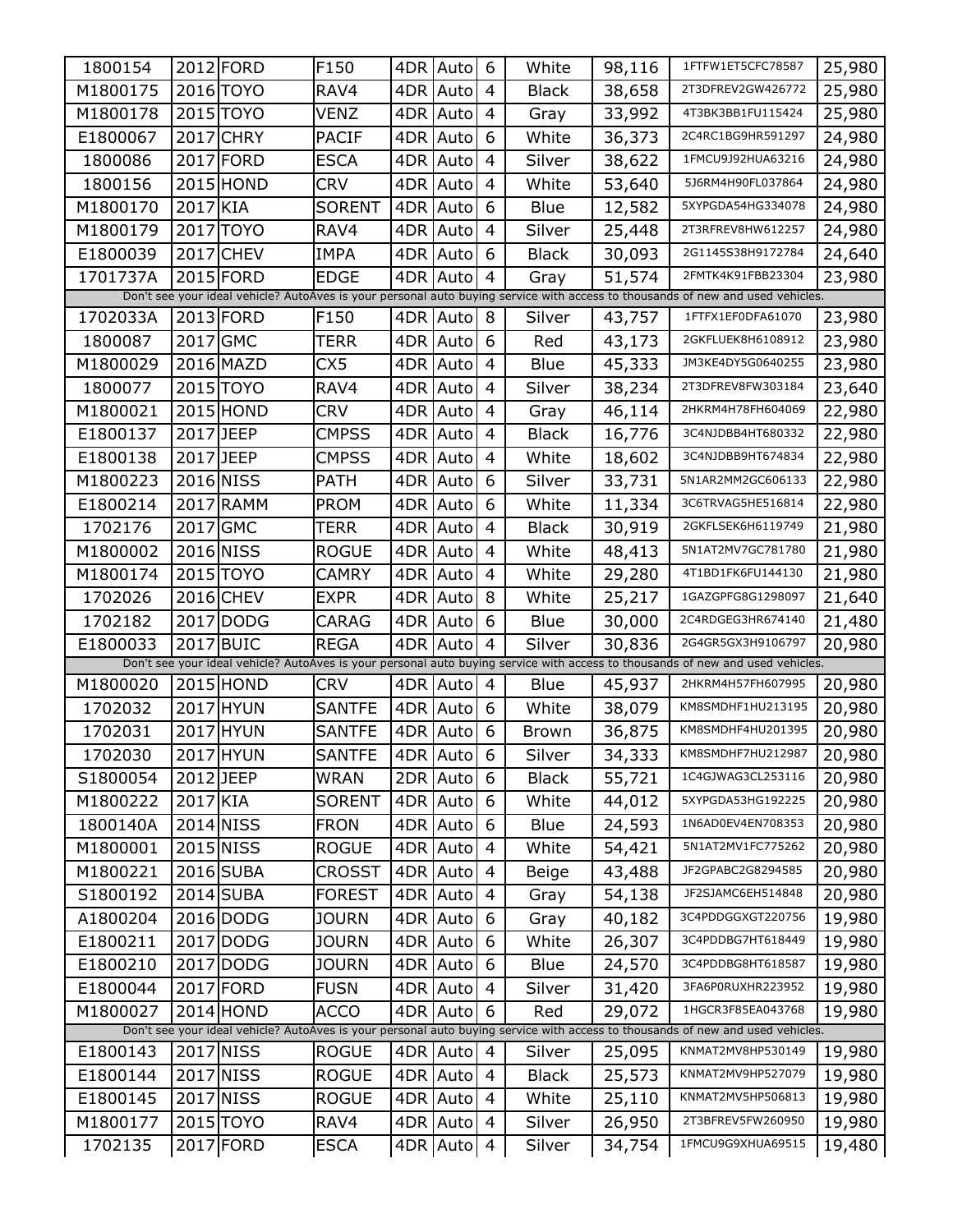| E1800032  |           | 2017 BUIC | <b>REGA</b>   | 4DR | Auto     | 4              | <b>Black</b> | 25,772  | 2G4GL5EX0H9108026                                                                                                              | 18,980 |
|-----------|-----------|-----------|---------------|-----|----------|----------------|--------------|---------|--------------------------------------------------------------------------------------------------------------------------------|--------|
| E1800037  |           | 2017 CHEV | <b>IMPA</b>   | 4DR | Auto     | 6              | <b>Black</b> | 41,195  | 2G1105S38H9120034                                                                                                              | 18,980 |
| E1800038  |           | 2017 CHEV | IMPA          | 4DR | Auto     | 6              | Blue         | 39,148  | 2G1105S39H9111469                                                                                                              | 18,980 |
| 1702067B  |           | 2014 CHRY | 300           | 4DR | Auto     | 8              | White        | 52,776  | 2C3CCAKT8EH120248                                                                                                              | 18,980 |
| E1800043  |           | 2016 DODG | CHAR          | 4DR | Auto     |                | White        | 39,476  | 2C3CDXHG2GH317610                                                                                                              | 18,980 |
| N1800096  |           | 2016 HYUN | SANTFE        | 4DR | Auto     | 4              | Blue         | 34,572  | 5XYZTDLB9GG352033                                                                                                              | 18,980 |
| E1800045  | 2016 JEEP |           | <b>RENEG</b>  | 4DR | Auto     | 4              | <b>Black</b> | 24,326  | ZACCJBBT8GPD93957                                                                                                              | 18,980 |
| M1800031  |           | 2015 MAZD | MAZDA6        | 4DR | Auto     | 4              | Silver       | 38,957  | JM1GJ1W59F1183731                                                                                                              | 18,980 |
| E1800163  |           | 2017 MITS | OUTLDR        | 4DR | Auto     | 4              | White        | 12,729  | JA4AZ2A32HZ033436                                                                                                              | 18,980 |
| E1800161  |           | 2017 MITS | OUTLDR        | 4DR | Auto     | 4              | <b>Black</b> | 16,537  | JA4AZ2A38HZ046322                                                                                                              | 18,980 |
|           |           |           |               |     |          |                |              |         | Don't see your ideal vehicle? AutoAves is your personal auto buying service with access to thousands of new and used vehicles. |        |
| E1800162  |           | 2017 MITS | <b>OUTLDR</b> |     | 4DR Auto | 4              | Blue         | 12,599  | JA4AZ2A3XHZ044779                                                                                                              | 18,980 |
| 1800197   |           | 2016 NISS | <b>ALTIMA</b> | 4DR | Auto     | 4              | <b>Black</b> | 10,412  | 1N4AL3AP2GC156502                                                                                                              | 18,980 |
| E1800068  |           | 2016 SUBA | <b>IMPR</b>   | 4DR | Auto     | 4              | Green        | 21,187  | JF1GPAB69GH281895                                                                                                              | 18,980 |
| 1800123A  |           | 2014 HOND | CRV           | 4DR | Auto     | 4              | Blue         | 40,900  | 2HKRM4H5XEH676226                                                                                                              | 18,680 |
| 1800135   |           | 2015 BUIC | VERA          | 4DR | Auto     | 4              | Red          | 12,966  | 1G4PS5SK4F4194176                                                                                                              | 18,640 |
| A1800207  |           | 2016 NISS | <b>ROGUE</b>  | 4DR | Auto     | 4              | Gray         | 39,050  | KNMAT2MV7GP699786                                                                                                              | 18,640 |
| E1800049  |           | 2016 SUBA | LEGACY        | 4DR | Auto     | 4              | Gray         | 41,601  | 4S3BNAC64G3062705                                                                                                              | 18,640 |
| N1800093  |           | 2016 DODG | <b>JOURN</b>  | 4DR | Auto     | 6              | Red          | 29,166  | 3C4PDDBG7GT196813                                                                                                              | 18,480 |
| N1800094  |           | 2016 DODG | Journ         | 4DR | Auto     | 6              | Silver       | 31,102  | 3C4PDDBG7GT201105                                                                                                              | 18,480 |
| 1800136   |           | 2015 FORD | TAUR          | 4DR | Auto     | 4              | Red          | 38,591  | 1FAHP2E8XFG135436                                                                                                              | 18,480 |
| M1800016  |           | 2014 HOND | CRV           | 4DR | Auto     | 4              | Gray         | 38,540  | 2HKRM4H36EH676951                                                                                                              | 18,480 |
| N1800090  |           | 2016 DODG | GCARA         | 4DR | Auto     | 6              | White        | 27,155  | 2C4RDGCG8GR314038                                                                                                              | 17,980 |
| N1800091  |           | 2016 DODG | GCARA         | 4DR | Auto     | 6              | <b>Black</b> | 29,041  | 2C4RDGCGXGR314042                                                                                                              | 17,980 |
| 1702040   |           | 2015 FORD | <b>ESCA</b>   | 4DR | Auto     | 4              | Red          | 32,963  | 1FMCU9GX5FUB03663                                                                                                              | 17,980 |
| M1800018  |           | 2014 HOND | CRV           | 4DR | Auto     | 4              | Blue         | 40,302  | 2HKRM4H37EH707155                                                                                                              | 17,980 |
|           |           |           |               |     |          |                |              |         | Don't see your ideal vehicle? AutoAves is your personal auto buying service with access to thousands of new and used vehicles. |        |
| M1800015  |           | 2014 HOND | CRV           | 4DR | Auto     | 4              | Gray         | 38,058  | 2HKRM4H38EH715135                                                                                                              | 17,980 |
| 1702090   |           | 2014 HOND | <b>CRV</b>    | 4DR | Auto     | $\overline{4}$ | <b>Black</b> | 41,408  | 2HKRM4H53EH724245                                                                                                              | 17,980 |
| N1800095  |           | 2016 HYUN | <b>SANTFE</b> | 4DR | Auto     | 4              | Silver       | 38,886  | 5XYZTDLB4GG352408                                                                                                              | 17,980 |
| A1800206  |           | 2017 HYUN | SANTFE        |     | 4DR Auto | $\overline{4}$ | Gray         | 46,602  | 5XYZTDLB7HG432433                                                                                                              | 17,980 |
| A1800205  | 2017 KIA  |           | SPORK         |     | 4DR Auto | 4              | Blue         | 40,317  | KNDPMCAC4H7145011                                                                                                              | 17,980 |
| A1800066  | 2017 KIA  |           | <b>SPORK</b>  |     | 4DR Auto | $\overline{4}$ | <b>Brown</b> | 49,756  | KNDPMCAC5H7067807                                                                                                              | 17,980 |
| A1800065  | 2017 KIA  |           | <b>SPORK</b>  | 4DR | Auto     | 4              | Blue         | 46,960  | KNDPMCAC9H7129614                                                                                                              | 17,980 |
| M1800030  |           | 2015 MAZD | MAZDA3        | 4DR | Autol    | $\overline{4}$ | Blue         | 31,850  | JM1BM1W34F1219597                                                                                                              | 17,980 |
| M1800220  |           | 2016 NISS | <b>ROGUE</b>  | 4DR | Auto     | 4              | Red          | 46,697  | KNMAT2MV0GP699757                                                                                                              | 17,980 |
| A1800203  |           | 2016 NISS | <b>ROGUE</b>  | 4DR | Auto     | 4              | Green        | 42,053  | KNMAT2MV8GP699909                                                                                                              | 17,980 |
| M1800225  |           | 2017 TOYO | CAMRY         | 4DR | Auto     | 4              | Silver       | 20,569  | 4T1BF1FK4HU402304                                                                                                              | 17,980 |
| M1800180  |           | 2017 TOYO | CAMRY         | 4DR | Autol    | $\overline{4}$ | Gray         | 23,877  | 4T1BF1FK6HU741453                                                                                                              | 17,980 |
| M1800224  |           | 2017 TOYO | CAMRY         | 4DR | Auto     | 4              | <b>Black</b> | 21,175  | 4T1BF1FK6HU757216                                                                                                              | 17,980 |
| 1702089   |           | 2014 HOND | <b>CRV</b>    | 4DR | Autol    | $\overline{4}$ | <b>Black</b> | 40,327  | 2HKRM4H30EH710849                                                                                                              | 17,640 |
| E1800079A | 2010 GMC  |           | YUKON         | 4dr | Auto     | 8              | White        | 109,929 | 1GKUKKE36AR238687                                                                                                              | 16,980 |
|           |           |           |               |     |          |                |              |         | Don't see your ideal vehicle? AutoAves is your personal auto buying service with access to thousands of new and used vehicles. |        |
| 1702103   |           | 2014 TOYO | CAMRY         |     | 4DR Auto | $\overline{4}$ | Green        | 28,293  | 4T4BF1FK4ER349301                                                                                                              | 16,980 |
| M1800173  | 2016 VW   |           | <b>PAS</b>    |     | 4DR Auto |                | Blue         | 36,972  | 1VWAT7A3XGC041013                                                                                                              | 16,980 |
| R1800131  |           | 2015 FORD | <b>ESCA</b>   |     | 4DR Auto | $\overline{4}$ | <b>Black</b> | 65,540  | 1FMCU9GX3FUB09445                                                                                                              | 16,640 |
| M1800009A |           | 2014 HYUN | <b>SANTFE</b> |     | 4DR Auto | 4              | Red          | 62,619  | 5XYZTDLB4EG162007                                                                                                              | 16,480 |
| M1800183  |           | 2016 TOYO | COROL         |     | 4DR Auto | $\overline{4}$ | Gray         | 17,085  | 5YFBURHE7GP367849                                                                                                              | 16,480 |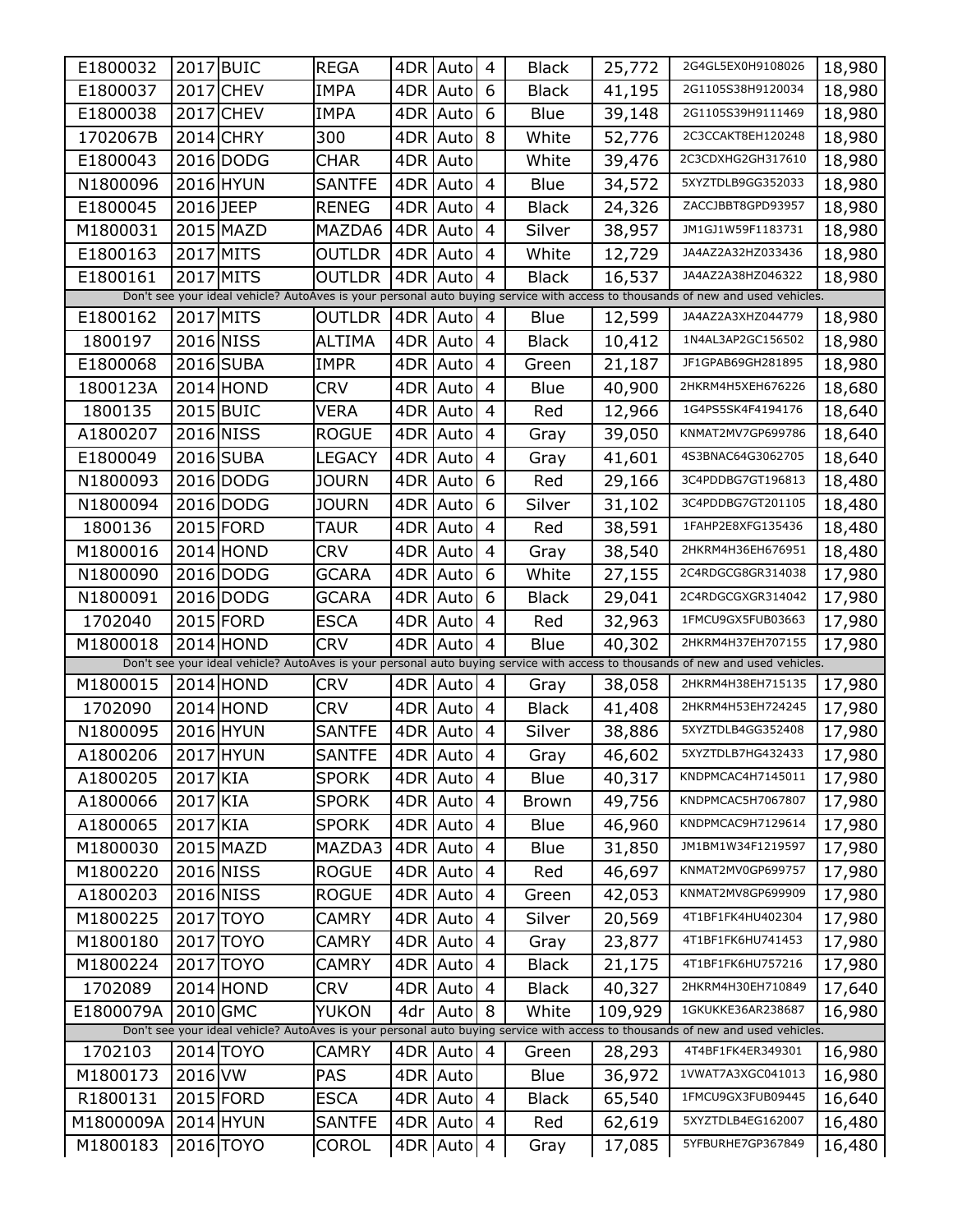| 1800110   |           | 2011 AUDI  | Q5            |     | 4DR Auto   | 4              | <b>Black</b> | 94,923 | WA1LFAFP7BA016208                                                                                                              | 15,980 |
|-----------|-----------|------------|---------------|-----|------------|----------------|--------------|--------|--------------------------------------------------------------------------------------------------------------------------------|--------|
| E1800164A | 2011 BMW  |            | X330I         | 4DR | Auto       | 6              | White        | 79,031 | 5UXWX7C54BL734694                                                                                                              | 15,980 |
| E1800213  |           | 2017 FORD  | <b>FUSN</b>   | 4DR | Auto       | 4              | Gold         | 39,339 | 3FA6P0H72HR158932                                                                                                              | 15,980 |
| E1800212  |           | 2017 FORD  | <b>FUSN</b>   | 4DR | Auto       | 4              | Silver       | 40,106 | 3FA6P0H7XHR149749                                                                                                              | 15,980 |
| M1800017  |           | 2015 HOND  | CIVI          | 4DR | Auto       | 4              | White        | 39,244 | 19XFB2F82FE211567                                                                                                              | 15,980 |
| M1800014  |           | 2015 HOND  | CIVI          | 4DR | Auto       | 4              | <b>Black</b> | 36,954 | 19XFB2F82FE233097                                                                                                              | 15,980 |
| M1800176  |           | 2013 TOYO  | CAMRY         | 4DR | Auto       | 4              | Green        | 40,081 | 4T1BD1FK0DU071320                                                                                                              | 15,980 |
| E1800050  |           | 2016 TOYO  | CAMRY         | 4DR | Auto       | 4              | <b>Black</b> | 38,938 | 4T1BF1FK6GU237709                                                                                                              | 15,980 |
| 1702208   | 2016 JEEP |            | CMPSS         | 4DR | Auto       | 4              | Green        | 46,413 | 1C4NJDBB2GD549436                                                                                                              | 15,640 |
| 1702209   | 2016 JEEP |            | <b>CMPSS</b>  | 4DR | Auto       | 4              | Red          | 45,903 | 1C4NJDBB4GD713544                                                                                                              | 15,640 |
|           |           |            |               |     |            |                |              |        | Don't see your ideal vehicle? AutoAves is your personal auto buying service with access to thousands of new and used vehicles. |        |
| 1702210   | 2016 JEEP |            | <b>CMPSS</b>  |     | 4DR Auto   | 4              | Gray         | 45,645 | 1C4NJDBB7GD692169                                                                                                              | 15,640 |
| 1702207   |           | 2017 TOYO  | COROL         | 4DR | Auto       | $\overline{4}$ | <b>Black</b> | 26,758 | 2T1BURHE1HC912588                                                                                                              | 15,640 |
| R1800127  |           | 2015 FORD  | ESCA          | 4DR | Auto       | 4              | Gray         | 81,315 | 1FMCU9GX0FUB82689                                                                                                              | 14,980 |
| 1800118A  |           | 2013 SUBA  | OUTBAC        | 4DR | Auto       | 4              | Silver       | 76,269 | 4S4BRCCC4D3298283                                                                                                              | 14,980 |
| 1701732B  |           | 2015 TOYO  | CAMRY         | 4DR | Auto       | 4              | White        | 40,894 | 4T1BF1FKXFU953740                                                                                                              | 14,980 |
| R1800218  |           | 2014 TOYO  | CAMRY         | 4DR | Auto       | $\overline{4}$ | White        | 53,058 | 4T1BF1FK8EU303416                                                                                                              | 14,640 |
| 1702047   |           | 2014 TOYO  | CAMRY         | 4DR | Auto       | 4              | <b>Black</b> | 41,386 | 4T4BF1FK6ER443132                                                                                                              | 14,640 |
| E1800034  |           | 2016 CHEV  | CRUZE         | 4DR | Auto       | 4              | Red          | 44,518 | 1G1BE5SM5G7277972                                                                                                              | 13,980 |
| R1800126  |           | 2014 FORD  | <b>ESCA</b>   | 4DR | Auto       | 4              | Silver       | 92,234 | 1FMCU9GX7EUC53496                                                                                                              | 13,980 |
| R1800128  |           | 2015 FORD  | <b>FUSN</b>   | 4DR | Auto       | 4              | Gray         | 61,058 | 3FA6P0H79FR266610                                                                                                              | 13,980 |
| A1800063  |           | 2017 HYUN  | ELAN          | 4DR | Auto       | 4              | <b>Black</b> | 39,435 | KMHD35LH1HU349031                                                                                                              | 13,980 |
| M1800219  |           | 2017 HYUN  | <b>SONA</b>   | 4DR | Auto       | 4              | White        | 44,153 | 5NPE24AF3HH446393                                                                                                              | 13,980 |
| M1800226  | 2016 KIA  |            | OPT           | 4DR | Auto       | 4              | Purple       | 40,551 | 5XXGT4L35GG083047                                                                                                              | 13,980 |
| N1800098  | 2016 KIA  |            | SOUL          | 4DR | Auto       | 4              | Green        | 29,343 | KNDJP3A50G7860381                                                                                                              | 13,980 |
| N1800100  | 2016 KIA  |            | SOUL          | 4DR | Auto       | 4              | Gray         | 27,632 | KNDJP3A51G7290620                                                                                                              | 13,980 |
|           |           |            |               |     |            |                |              |        | Don't see your ideal vehicle? AutoAves is your personal auto buying service with access to thousands of new and used vehicles. |        |
| N1800099  | 2016 KIA  |            | SOUL          |     | 4DR Auto   | $\overline{4}$ | Gray         | 30,193 | KNDJP3A58G7306540                                                                                                              | 13,980 |
| R1800108  |           | 2015 NISS  | <b>ALTIMA</b> | 4DR | Auto       | $\overline{4}$ | Silver       | 63,502 | 1N4AL3AP1FC202576                                                                                                              | 13,980 |
| 1702051   |           | 2015 TOYO  | COROL         |     | 4DR Auto   | 4              | Gray         | 33,128 | 5YFBURHE0FP198708                                                                                                              | 13,980 |
| 1702139   |           | 2014 TOYO  | <b>PRIUS</b>  |     | 4DR Auto 4 |                | Green        | 18,167 | JTDKDTB31E1083686                                                                                                              | 13,980 |
| 1702061   |           | 2017 HYUN  | <b>ELAN</b>   |     | 4DR Auto   | 4              | <b>Black</b> | 19,872 | KMHD35LH3HU354618                                                                                                              | 13,480 |
| E1800040  |           | 2017 CHEV  | SONIC         |     | 4DR Auto   | $\overline{4}$ | Silver       | 38,950 | 1G1JD5SH4H4120633                                                                                                              | 12,980 |
| E1800041  |           | 2017 CHEV  | SONIC         |     | 4DR Auto   | 4              | Red          | 40,058 | 1G1JF5SB3H4106874                                                                                                              | 12,980 |
| E1800209  |           | 2016 DODG  | DART          |     | 4DR Auto   | $\overline{4}$ | Silver       | 19,235 | 1C3CDFBB0GD613438                                                                                                              | 12,980 |
| N1800104  |           | 2015 HYUN  | VELOS         |     | 3DR Auto   | 4              | Red          | 36,683 | KMHTC6AD0FU241711                                                                                                              | 12,980 |
| N1800105  |           | 2015 HYUN  | VELOS         |     | 4DR Auto   | $\overline{4}$ | Yellow       | 36,158 | KMHTC6AD0FU245354                                                                                                              | 12,980 |
| R1800129  | 2011 JEEP |            | LIBRTY        |     | 4DR Auto   | 6              | <b>Black</b> | 82,564 | 1J4PN2GKXBW524818                                                                                                              | 12,980 |
| 1702083   | 2015 KIA  |            | OPT           |     | 4DR Auto   | $\overline{4}$ | White        | 51,345 | KNAGM4A76F5600147                                                                                                              | 12,980 |
| M1800169  | 2017 KIA  |            | <b>RIO</b>    |     | 4DR Auto   | 4              | White        | 12,799 | KNADM4A34H6121108                                                                                                              | 12,980 |
| E1800059  |           | 2016 NISS  | <b>SENT</b>   |     | 4DR Auto   | $\overline{4}$ | White        | 41,748 | 3N1AB7AP4GY209473                                                                                                              | 12,980 |
| R1800181  |           | 2014 SCION | XB            |     | 4DR Auto   | $\overline{4}$ | <b>Black</b> | 39,406 | JTLZE4FE5EJ060011                                                                                                              | 12,980 |
|           |           |            |               |     |            |                |              |        | Don't see your ideal vehicle? AutoAves is your personal auto buying service with access to thousands of new and used vehicles. |        |
| 1702080   |           | 2015 NISS  | ALTIMA        |     | 4DR Auto   | $\overline{4}$ | Blue         | 55,373 | 1N4AL3AP1FC590523                                                                                                              | 12,640 |
| 1702058   |           | 2015 NISS  | ALTIMA        |     | 4DR Auto   | 4              | <b>Black</b> | 46,110 | 1N4AL3AP4FN314938                                                                                                              | 12,640 |
| R1800217  |           | 2012 TOYO  | CAMRY         |     | 4DR Auto   | $\overline{4}$ | Red          | 61,920 | 4T4BF1FK9CR199795                                                                                                              | 12,640 |
| 1702110   |           | 2015 NISS  | <b>ALTIMA</b> |     | 4DR Auto   | 4              | <b>Black</b> | 53,641 | 1N4AL3AP5FC242725                                                                                                              | 12,480 |
| 1702120   |           | 2014 HYUN  | <b>ELAN</b>   |     | 4DR Auto   | $\overline{4}$ | <b>Black</b> | 34,279 | 5NPDH4AE3EH539007                                                                                                              | 11,980 |